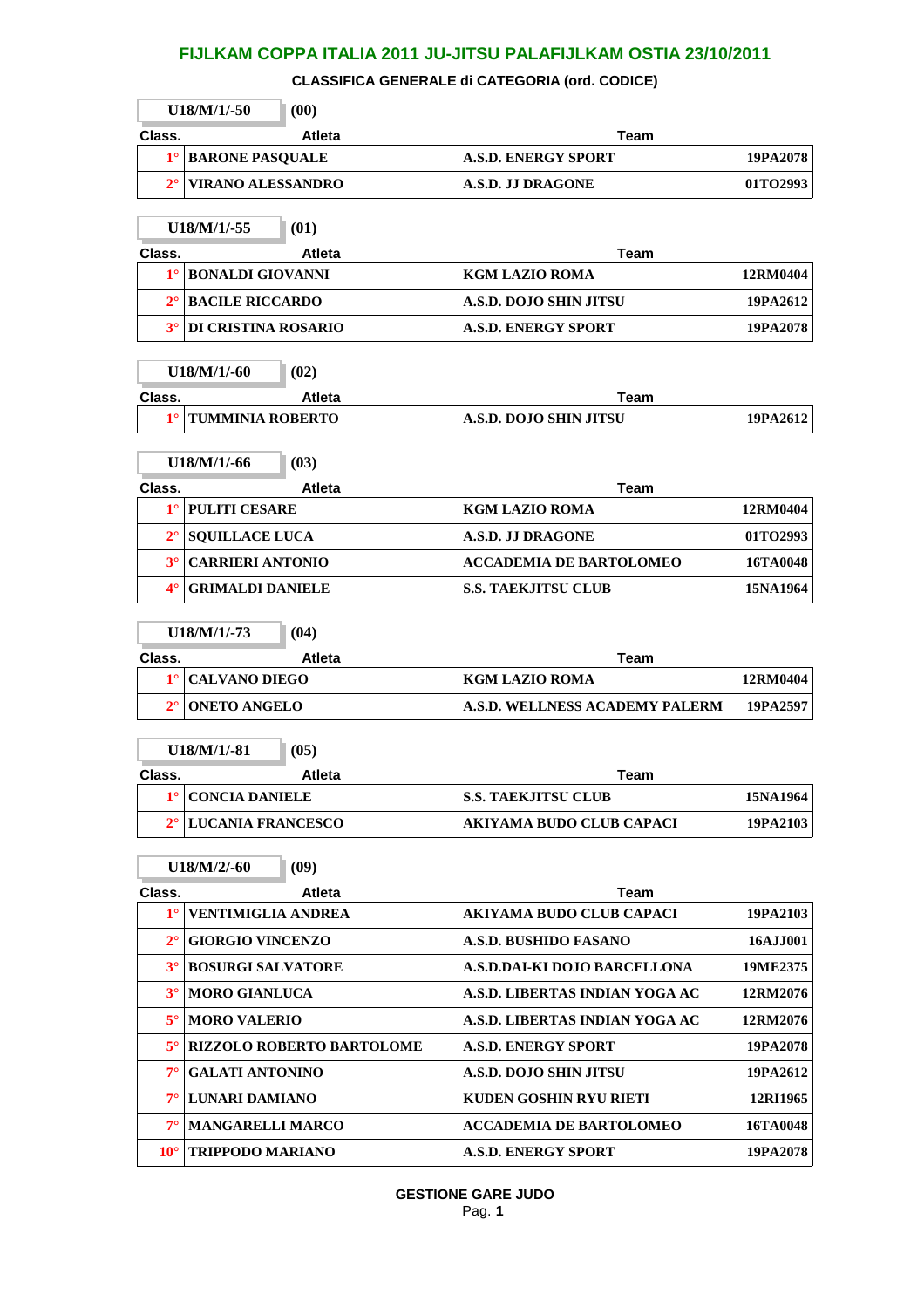**CLASSIFICA GENERALE di CATEGORIA (ord. CODICE)**

|             | $U18/M/2/ -66$                | (10)          |                                      |          |
|-------------|-------------------------------|---------------|--------------------------------------|----------|
| Class.      |                               | <b>Atleta</b> | Team                                 |          |
| $1^{\circ}$ | <b>ALESSI PIERO</b>           |               | AKIYAMA BUDO CLUB CAPACI             | 19PA2103 |
| $2^{\circ}$ | <b>CHIARENZA FRANCESCO</b>    |               | A.S.DAI-KI DOJO                      | 19CT1816 |
| $3^\circ$   | D'ANGELO CLAUDIO              |               | <b>A.S.D. NEW CENTER BODY SYSTEM</b> | 19PA1873 |
| $3^\circ$   | <b>LIZZI ADOLFO FRANCESCO</b> |               | <b>G.S JU JITSU PERUGIA</b>          | 10PG000: |
| $5^{\circ}$ | <b>DELL'AQUILA VINCENZO</b>   |               | A.S.D. BUSHIDO FASANO                | 16AJJ001 |
| $5^{\circ}$ | PERSIA MARCO                  |               | <b>A.S.D. HASU JU JITSU RYU</b>      | 13AO2608 |
| $7^\circ$   | <b>GIGLIO ANDREA</b>          |               | A.S.D.DAI-KI DOJO BARCELLONA         | 19ME2375 |
| $7^\circ$   | <b>SACCA</b> ENZO             |               | A.S.D.DAI-KI DOJO BARCELLONA         | 19ME2375 |
| $9^\circ$   | <b>PARNOLFI VITTORIO</b>      |               | <b>CSR JU-JITSU FERRARA</b>          | 08FE2093 |

|             | $U18/M/2/-73$<br>(11)    |                              |          |
|-------------|--------------------------|------------------------------|----------|
| Class.      | Atleta                   | Team                         |          |
|             | <b>IMACCARONE DAVIDE</b> | A.S.DAI-KI DOJO              | 19CT1816 |
| $2^{\circ}$ | <b>BAISI ANTONINO</b>    | <b>A.S.D. ENERGY SPORT</b>   | 19PA2078 |
| $3^\circ$   | AIMONE RONDO ALESSANDRO  | A.S.D. J.J DRAGONE           | 01TO2993 |
|             | <b>LAI STEFANO</b>       | A.S.D. NAKAYAMA PORTO TORRES | 20SS0789 |
|             | SPINA ALFIO              | A.S.DAI-KI DOJO              | 19CT1816 |

|        | $U18/M/2/-81$<br>(12)  |                                            |  |
|--------|------------------------|--------------------------------------------|--|
| Class. | <b>Atleta</b>          | Team                                       |  |
|        | 1º VACCARO MATTEO      | A.S.D. DOJO SHIN JITSU<br>19PA2612         |  |
|        | 2° TASSINARI GIOVANNI  | <b>CSR JU-JITSU FERRARA</b><br>08FE2093    |  |
|        | <b>CRESPI STEFANO</b>  | A.S.D. PRO PATRIA E LIBERTA` J<br>03VA0117 |  |
|        | <b>FALASCHI NICOLA</b> | <b>GAM JU JITSU PG</b><br>10PG001:         |  |

| $U18/M/2/+81$ | (13) |
|---------------|------|
|---------------|------|

I

Г

| Class. |                                 | Atleta | Team                           |          |
|--------|---------------------------------|--------|--------------------------------|----------|
|        | 1° TURCU MARIUS                 |        | <b>CSR JU-JITSU FERRARA</b>    | 08FE2093 |
|        | 2 <sup>°</sup> SILVESTRI WALTER |        | A.S.D. WELLNESS ACADEMY PALERM | 19PA2597 |
|        | <b>3° CASTIELLO ALEX</b>        |        | <b>CSR JU-JITSU FERRARA</b>    | 08FE2093 |

**U18/F/1/-52** (15)

| Class. | <b>Atleta</b>        | Геаm                                       |  |
|--------|----------------------|--------------------------------------------|--|
|        | 1º   RINALDO LILIANA | <b>ACCADEMIA DE BARTOLOMEO</b><br>16TA0048 |  |

|               | $U18/F/1/-70$<br>(18)     |                            |          |
|---------------|---------------------------|----------------------------|----------|
| Class.        | <b>Atleta</b>             | Team                       |          |
| $1^{\circ}$ l | <b>MONTE SARA</b>         | <b>A.S.D. ENERGY SPORT</b> | 19PA2078 |
| $2^{\circ}$   | <b>ANTI MARIA ANDREEA</b> | <b>A.S.D. MARTE JITSU</b>  | 19PA2086 |

| <b>GESTIONE GARE JUDO</b> |
|---------------------------|
| Pag. 2                    |

**Class. Atleta Team**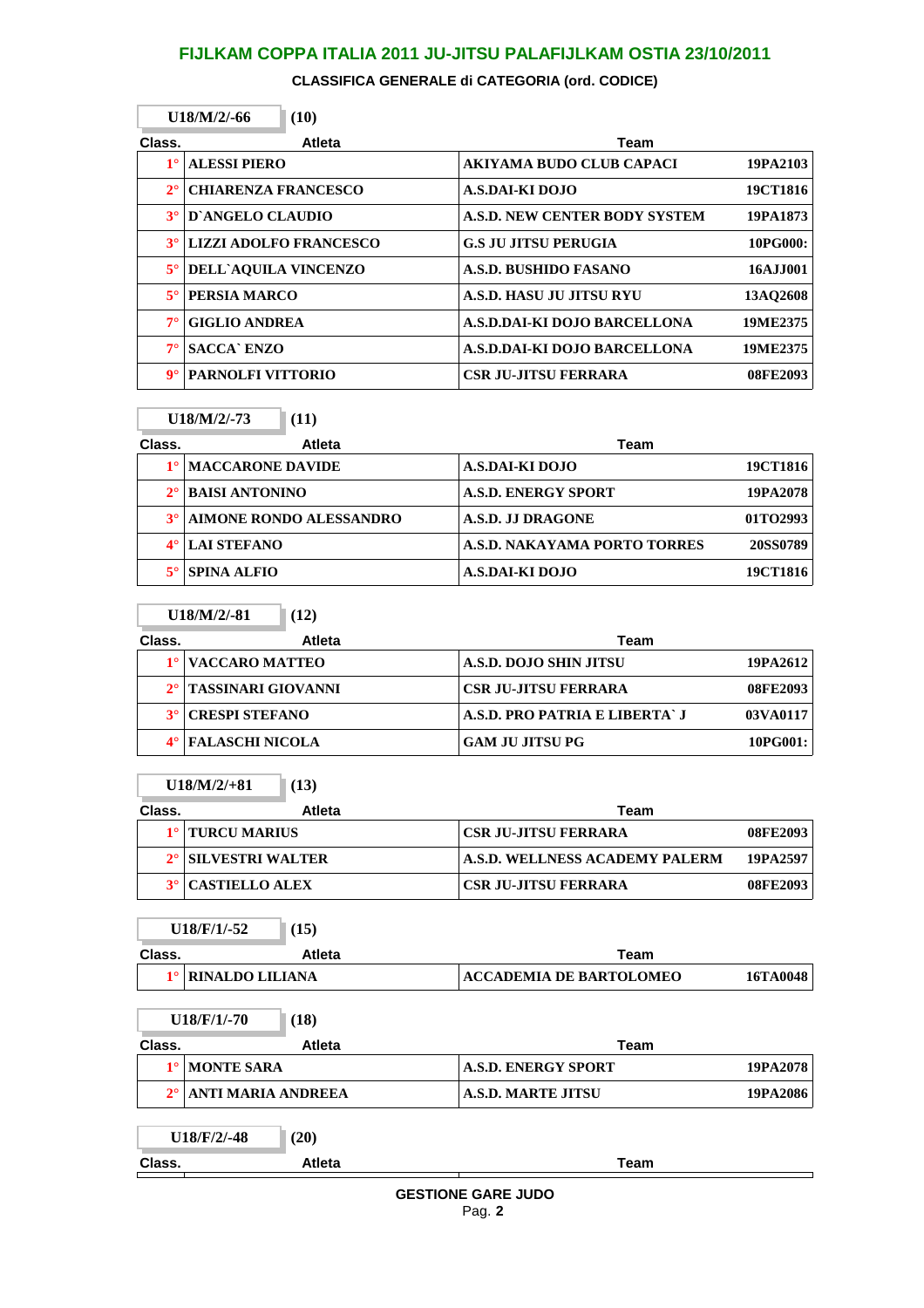**CLASSIFICA GENERALE di CATEGORIA (ord. CODICE)**

| 1º   PENTASSUGLIA ELISABETTA | A.S.D. BUSHIDO FASANO | 16AJJ001 |
|------------------------------|-----------------------|----------|
|                              |                       |          |

| $U18/F/2/-52$<br>(21) |                             |               |                                |          |
|-----------------------|-----------------------------|---------------|--------------------------------|----------|
| Class.                |                             | <b>Atleta</b> | Team                           |          |
|                       | <b>PALLESCHI SARA</b>       |               | A.S.D. HASU JU JITSU RYU       | 13AQ2608 |
|                       | <b>PIRRONE FEDERICA</b>     |               | <b>CSR JU-JITSU FERRARA</b>    | 08FE2093 |
| $3^\circ$             | <b>DE LORENZO FABIOLA</b>   |               | A.S.D. BUSHIDO FASANO          | 16AJJ001 |
|                       | LAEZZA ILARIA               |               | <b>S.S. TAEKJITSU CLUB</b>     | 15NA1964 |
|                       | <b>MANGARELLI FRANCESCA</b> |               | <b>ACCADEMIA DE BARTOLOMEO</b> | 16TA0048 |

| U18/F/2/-57 | $\sqrt{(22)}$ |
|-------------|---------------|
|-------------|---------------|

÷.

÷.

Î.

 $\mathbb{I}$ 

**O18/M/1/-77 (28)**

| Class. | Atleta                  | Team                        |          |
|--------|-------------------------|-----------------------------|----------|
|        | 1º SCRICCIOLO JESSICA   | <b>G.S JU JITSU PERUGIA</b> | 10PG000: |
|        | INTINI AURORA           | A.S.D. BUSHIDO FASANO       | 16AJJ001 |
|        | <b>DONDI ROBERTA</b>    | <b>KODOKAN CERANO</b>       | 01NO1445 |
|        | <b>MICCIONI LETIZIA</b> | <b>GAM JU JITSU PG</b>      | 10PG001: |

|             | $U18/F/2/-63$                | (23)   |                                |          |
|-------------|------------------------------|--------|--------------------------------|----------|
| Class.      |                              | Atleta | Team                           |          |
|             | <b>CERBINI ALESSANDRA</b>    |        | <b>G.S JU JITSU PERUGIA</b>    | 10PG000: |
| $2^{\circ}$ | <b>BARRESI JESSICA</b>       |        | A.S.D.DAI-KI DOJO BARCELLONA   | 19ME2375 |
|             | <b>EPIFANI GIORGIA</b>       |        | <b>ACCADEMIA DE BARTOLOMEO</b> | 16TA0048 |
| $4^\circ$   | VIGNOLO MARIALINDA           |        | <b>A.S.D. BODY TECH</b>        | 07GE2968 |
|             | <b>BONINA MARIA CRISTINA</b> |        | A.S.D.DAI-KI DOJO BARCELLONA   | 19ME2375 |

|        | $O18/M/1/-62$             | (26)   |                                |          |
|--------|---------------------------|--------|--------------------------------|----------|
| Class. |                           | Atleta | Team                           |          |
|        | <b>GIACOPINELLI PAOLO</b> |        | <b>POL. PRATI FORNOLA</b>      | 07SP0685 |
|        | GAETA ALESSANDRO          |        | <b>A.S.D. ENERGY SPORT</b>     | 19PA2078 |
|        | <b>CARUCCI UMBERTO</b>    |        | <b>ACCADEMIA DE BARTOLOMEO</b> | 16TA0048 |
|        | <b>CANALE FILIPPO</b>     |        | A.S.D. CALIFORNIA DOJO         | 06TS2660 |

|           | $O18/M/1/-69$<br>(27)    |                                 |          |
|-----------|--------------------------|---------------------------------|----------|
| Class.    | <b>Atleta</b>            | Team                            |          |
|           | <b>MUCCIARELLI FABIO</b> | A.S.D. BUSHIDO FASANO           | 16AJJ001 |
|           | <b>BERNELLI MASSIMO</b>  | <b>G.S JU JITSU PERUGIA</b>     | 10PG000: |
| $3^\circ$ | <b>CAIANI NICOLA</b>     | <b>A.S. KODOKAN VARESE</b>      | 03VA0220 |
| $4^\circ$ | <b>MOLINARI LUCA</b>     | <b>KGM LAZIO ROMA</b>           | 12RM0404 |
|           | <b>MANNINO RICCARDO</b>  | <b>AKIYAMA BUDO CLUB CAPACI</b> | 19PA2103 |

| Class. | Atleta               | Team                   |          |
|--------|----------------------|------------------------|----------|
|        | 1º SOUIZZATO DANIELE | A.S.D. RYUGIN JU-JITSU | 06UD2452 |
|        | 2° CAIANI GIORGIO    | A.S. KODOKAN VARESE    | 03VA0220 |
|        |                      |                        |          |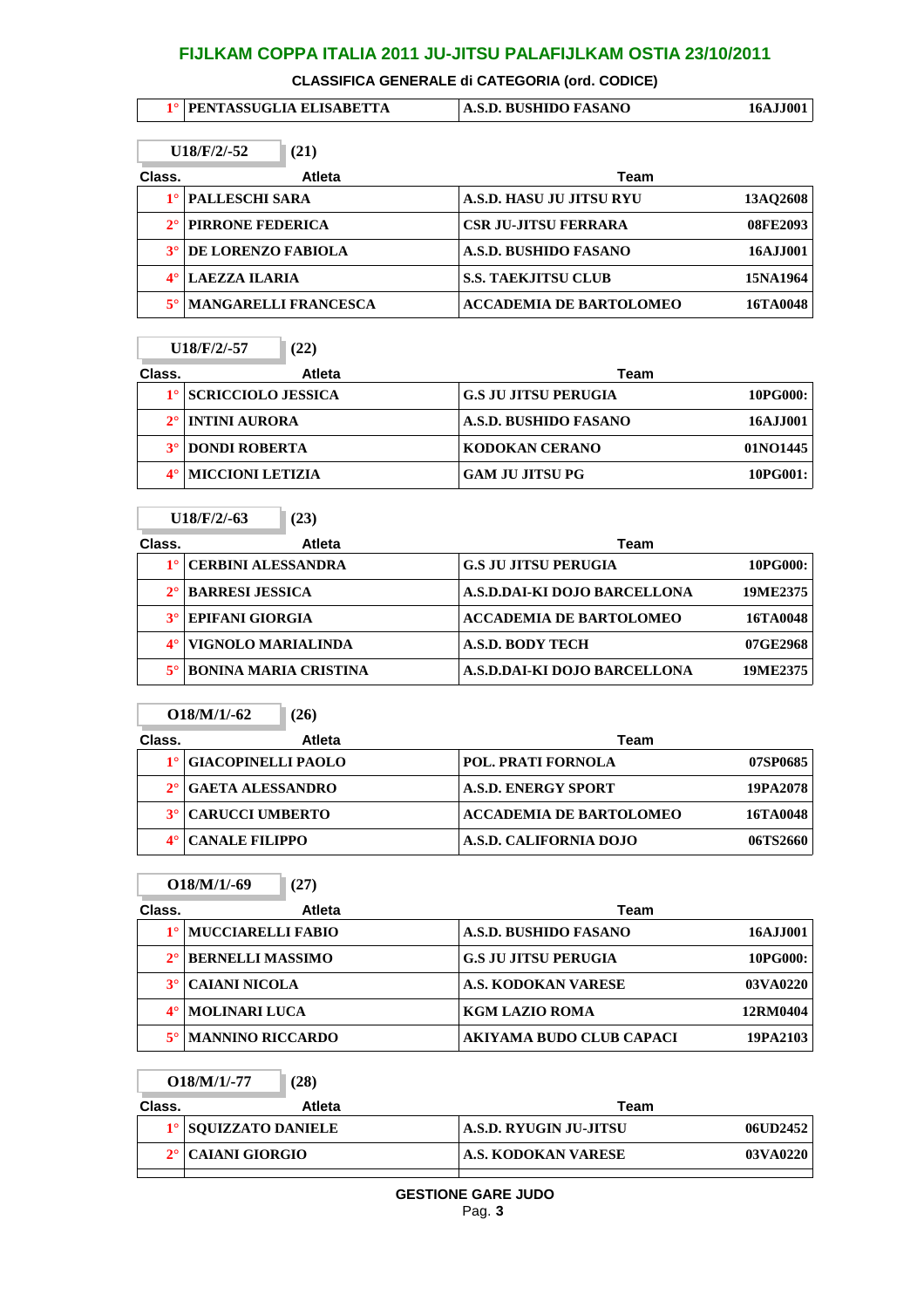#### **CLASSIFICA GENERALE di CATEGORIA (ord. CODICE)**

| <b>3° BALLERINI ANTONIO</b> | <b>SPORTING CLUB ALBINIA SSD</b> | 09GR2829 |
|-----------------------------|----------------------------------|----------|
| <b>4° PALMIERI NICOLA</b>   | <b>SEION SHIRO RYU</b>           | 01AJJ001 |
| 5° SALAMONE CLAUDIO         | AKIYAMA BUDO CLUB CAPACI         | 19PA2103 |

|        | (29)<br>$O18/M/1/-85$   |                                |          |
|--------|-------------------------|--------------------------------|----------|
| Class. | <b>Atleta</b>           | Team                           |          |
|        | 1º   PARISI GENNARO     | <b>S.S. TAEKJITSU CLUB</b>     | 15NA1964 |
|        | 2° OUARTA ALDO          | <b>ACCADEMIA DE BARTOLOMEO</b> | 16TA0048 |
|        | <b>3° FRISON DAVIDE</b> | <b>SEION SHIRO RYU</b>         | 01AJJ001 |

|        | $O18/M/1/+94$<br>(31)           |               |                        |          |
|--------|---------------------------------|---------------|------------------------|----------|
| Class. |                                 | <b>Atleta</b> | Team                   |          |
|        | 1º CARDANO CESARE               |               | <b>SEION SHIRO RYU</b> | 01AJJ001 |
|        | 2 <sup>°</sup> PESCETELLI PAOLO |               | KGM LAZIO ROMA         | 12RM0404 |
|        |                                 |               |                        |          |

| Class.      | <b>Atleta</b>             | Team                                |            |
|-------------|---------------------------|-------------------------------------|------------|
|             | <b>VASATURO TOMMASO</b>   | <b>S.S. TAEKJITSU CLUB</b>          | 15NA1964   |
| $2^{\circ}$ | CINA' MARCO               | AKIYAMA BUDO CLUB CAPACI            | 19PA2103   |
| $3^\circ$   | DE POMPEIS GIUSEPPE       | <b>S.S. TAEKJITSU CLUB</b>          | 15NA1964   |
| $3^\circ$   | <b>MARCI STEFANO</b>      | <b>ASS.JUDO RENSHU CLUB SAMURAI</b> | 20CA1372   |
| $5^{\circ}$ | <b>FORTUNATO EMANUELE</b> | <b>BIOLIFE SPORT CLUB</b>           | 00AJJ001   |
| $5^{\circ}$ | <b>TERRINONI LUCA</b>     | A.S.D. LIBERTAS INDIAN YOGA AC      | 12RM2076   |
| $7^{\circ}$ | <b>MAZZARA SALVATORE</b>  | AKIYAMA BUDO CLUB CAPACI            | 19PA2103   |
| $7^\circ$   | VINCI ANGELO              | A.S.D. BUSHIDO FASANO               | 16A.I.I001 |

|             | $O18/M/2/-69$            | (33)                          |                               |          |
|-------------|--------------------------|-------------------------------|-------------------------------|----------|
| Class.      |                          | <b>Atleta</b>                 | Team                          |          |
| $1^{\circ}$ | VITALE GIOVANNI          |                               | AKIYAMA BUDO CLUB CAPACI      | 19PA2103 |
| $2^{\circ}$ | <b>FORTUNATO ROBERTO</b> |                               | <b>BIOLIFE SPORT CLUB</b>     | 00AJJ001 |
| $3^\circ$   | <b>ALAIMO SALVATORE</b>  |                               | KUDEN GOSHIN RYU RIETI        | 12RI1965 |
| $3^\circ$   | <b>BEJA BETIM</b>        |                               | <b>G.S JU JITSU PERUGIA</b>   | 10PG000: |
| $5^{\circ}$ | <b>MANISI EMANUELE</b>   |                               | <b>KODOKAN CERANO</b>         | 01NO1445 |
| $5^{\circ}$ |                          | <b>MASTROCHIRICO DOMENICO</b> | A.S.D. BUSHIDO FASANO         | 16AJJ001 |
| $7^\circ$   | <b>SERILLI ALESSIO</b>   |                               | <b>KUDEN GOSHIN RYU RIETI</b> | 12RI1965 |
| $7^\circ$   | <b>TAGLIAFERRO PAOLO</b> |                               | A.S.D. JJ DRAGONE             | 01TO2993 |
| $9^\circ$   | <b>ATZENI ANDREA</b>     |                               | A.S.D. ARTI MARZIALI GUSPINI  | 20CA2650 |
| $9^\circ$   | <b>LANNO FRANCESCO</b>   |                               | AKIYAMA BUDO CLUB CAPACI      | 19PA2103 |
| $9^\circ$   | <b>MALAGUTI VALERIO</b>  |                               | <b>CSR JU-JITSU FERRARA</b>   | 08FE2093 |

# **O18/M/2/-77 (34)**

**O18/M/2/-62 (32)**

÷.

| Class. | Atleta                 | Team                           |          |  |
|--------|------------------------|--------------------------------|----------|--|
|        | 1º   MAMMINA CHRISTIAN | A.S.D. WELLNESS ACADEMY PALERM | 19PA2597 |  |
|        |                        |                                |          |  |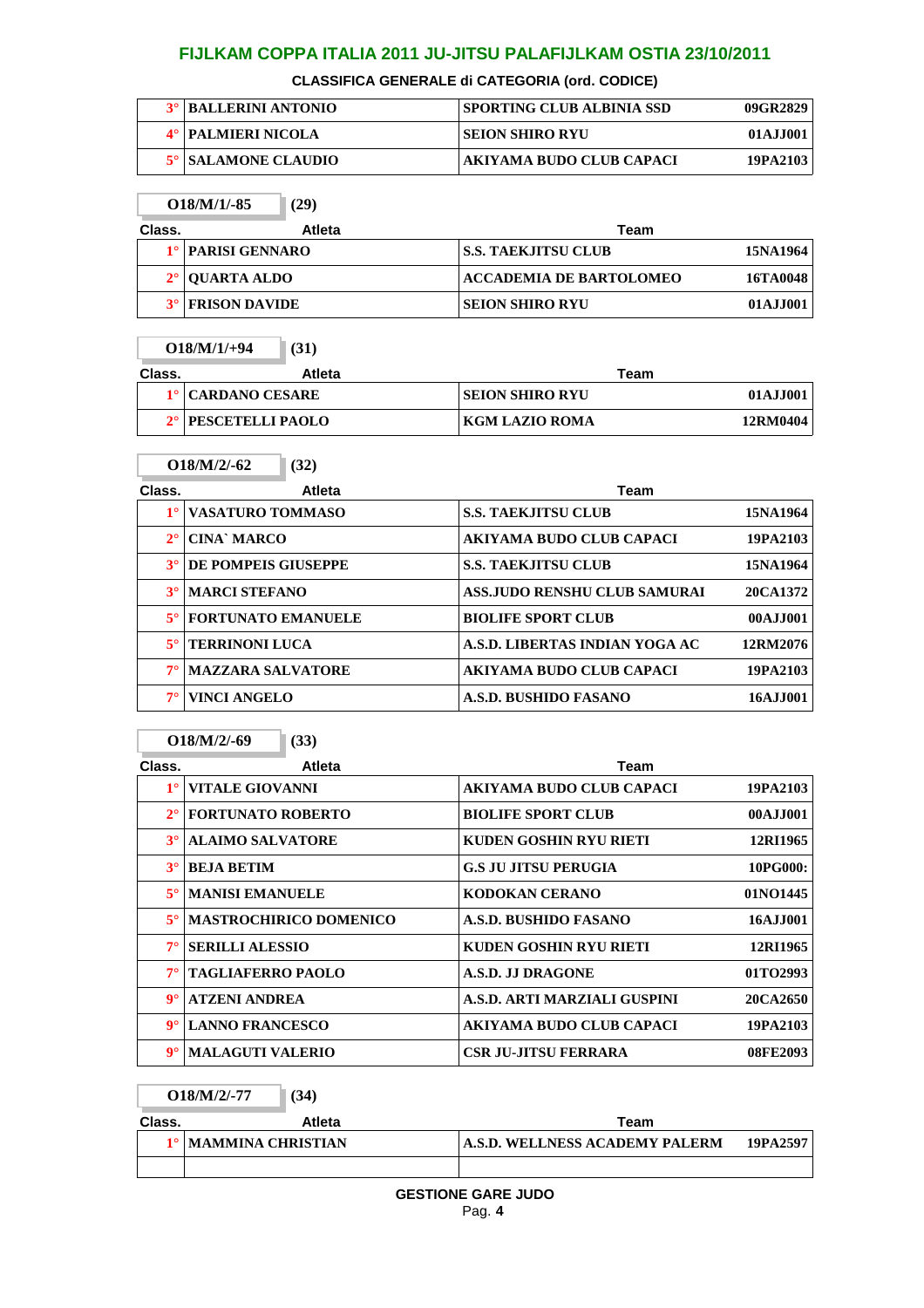| $2^{\circ}$          | <b>FERRONE DANIELE</b>      | <b>CSR JU-JITSU FERRARA</b>     | 08FE2093   |
|----------------------|-----------------------------|---------------------------------|------------|
| $3^\circ$            | DE SIMONE CARLO             | A.S.D. J.J DRAGONE              | 01TO2993   |
| $3^\circ$            | <b>PINTO FRANCESCO</b>      | <b>A.S.D. BUSHIDO FASANO</b>    | 16AJJ001   |
| $5^{\circ}$          | <b>BERRUTI PIETRO</b>       | A.S.D. DOJO DAITO RYU GENOVA    | 07A.I.I001 |
| $5^{\circ}$          | <b>CRISTOFORI FRANCESCO</b> | <b>CSR JU-JITSU FERRARA</b>     | 08FE2093   |
| $7^\circ$            | <b>LAMBAGI SIMONE</b>       | A.S.D. DOJO DAITO RYU GENOVA    | 07AJJ001   |
| $7^\circ$            | <b>PAGANO EMANUELE</b>      | <b>AKIYAMA BUDO CLUB CAPACI</b> | 19PA2103   |
| $\mathbf{Q}^{\circ}$ | <b>CALFAPIETRO UMBERTO</b>  | <b>ACCADEMIA DE BARTOLOMEO</b>  | 16TA0048   |
| $9^\circ$            | <b>CROCE EDOARDO</b>        | <b>KGM LAZIO ROMA</b>           | 12RM0404   |
| $9^\circ$            | <b>GIUNTA GIACOMO</b>       | A.S.D. CALIFORNIA DOJO          | 06TS2660   |
| $\mathbf{Q}^{\circ}$ | <b>ICARDI ANDREA</b>        | <b>A.S.D. BODY TECH</b>         | 07GE2968   |

**O18/M/2/-85 (35)**

| Class.       | Atleta                   | Team                             |          |
|--------------|--------------------------|----------------------------------|----------|
| $1^{\circ}$  | <b>LEONI GIUSEPPE</b>    | <b>ACCADEMIA DE BARTOLOMEO</b>   | 16TA0048 |
| $2^{\circ}$  | PANTALEO LEONARDO        | A.S.D. BUSHIDO FASANO            | 16AJJ001 |
| $3^\circ$    | PINTO ORONZO             | <b>A.S.D. BUSHIDO FASANO</b>     | 16AJJ001 |
| $3^\circ$    | <b>SCIMECA GIOVANNI</b>  | AKIYAMA BUDO CLUB CAPACI         | 19PA2103 |
| $5^\circ$    | <b>AMATO IVAN</b>        | AKIYAMA BUDO CLUB CAPACI         | 19PA2103 |
| $5^\circ$    | <b>GOLFARINI ANONIO</b>  | <b>A.S.D. RYU</b>                | 09LI2559 |
| $7^\circ$    | <b>BRIZZI TOMMASO</b>    | <b>SPORTING CLUB ALBINIA SSD</b> | 09GR2829 |
| $7^\circ$    | <b>FRACASSI ALESSIO</b>  | <b>A.S.D. RYU</b>                | 09LI2559 |
| $7^\circ$    | <b>STABILE RUBEN</b>     | AKIYAMA BUDO CLUB CAPACI         | 19PA2103 |
| $10^{\circ}$ | <b>CARDILLO MICHELE</b>  | A.S.D. PEGASO                    | 15SA2084 |
| $10^{\circ}$ | <b>CHIAPPALONE MARCO</b> | KUDEN GOSHIN RYU RIETI           | 12RI1965 |
| $10^{\circ}$ | <b>CHIAPPALONE MAURO</b> | KUDEN GOSHIN RYU RIETI           | 12RI1965 |
| $10^{\circ}$ | <b>PAOLUCCI DAVIDE</b>   | KGM LAZIO ROMA                   | 12RM0404 |

**O18/M/2/-94 (36)**

| Class. | Atleta                 | Team                |          |
|--------|------------------------|---------------------|----------|
|        | 1º ANGELINO ANTONIO    | S.S. TAEKJITSU CLUB | 15NA1964 |
|        | 2° DE STEFANO PASOUALE | S.S. TAEKJITSU CLUB | 15NA1964 |

**O18/M/2/+94 (37) Class. Atleta Team 1° DI PLACIDO FRANCESCO A.S.D. LIBERTAS INDIAN YOGA AC 12RM2076 2° RUSSO SALVATORE A.S.D. PEGASO 15SA2084 O18/F/1/-62 (39) Class. Atleta Team 1° TRAPANI ANNALUIGIA AKIYAMA BUDO CLUB CAPACI 19PA2103**